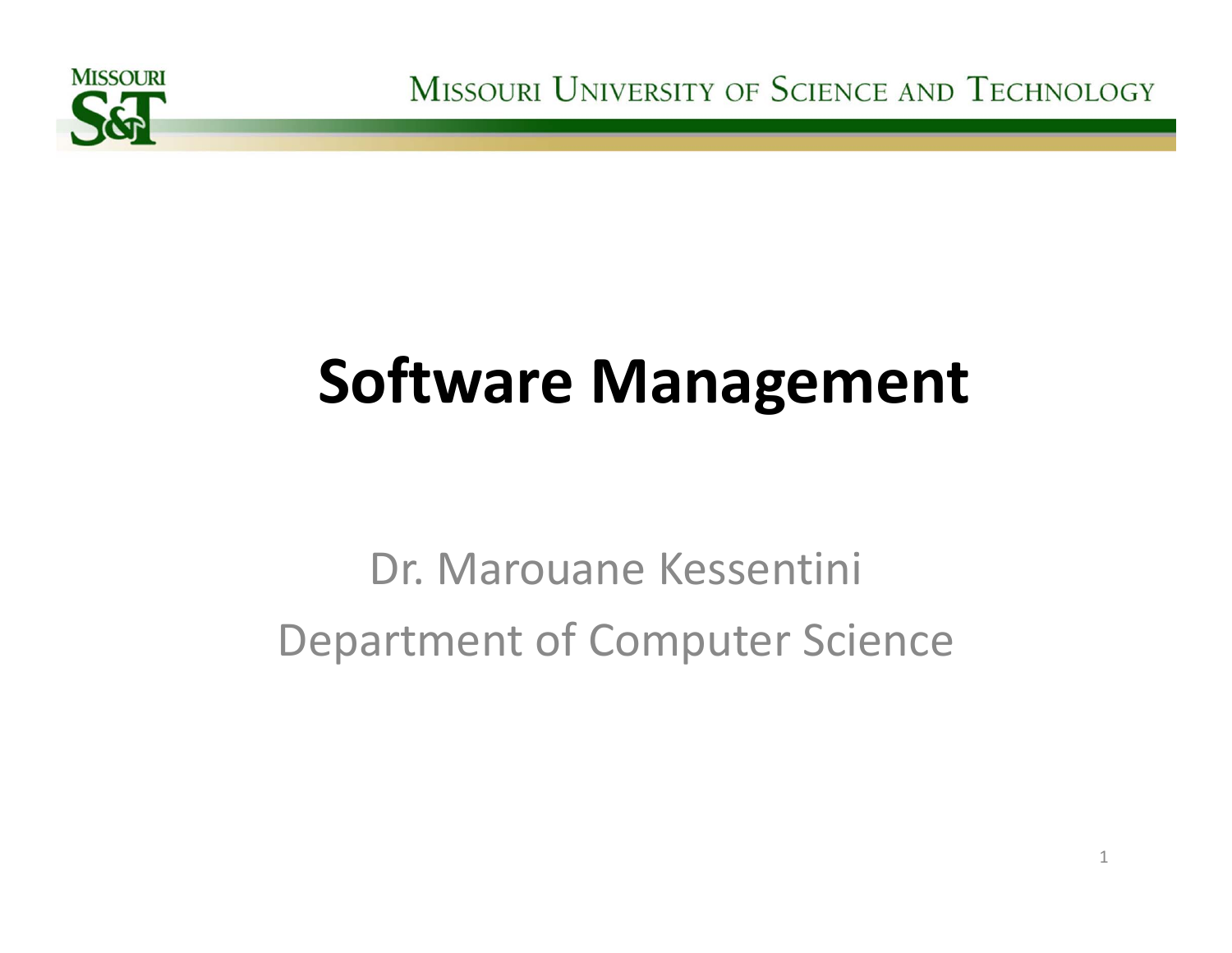

#### **What is Project Management?**

- $\bullet$  **Project management encompasses all the activities needed to plan and execute <sup>a</sup> project:**
	- **Deciding what needs to be done**
	- **Estimating costs**
	- **Ensuring there are suitable people to undertake the project**
	- **Defining responsibilities**
	- **Scheduling**
	- **Making arrangements for the work**
	- **…**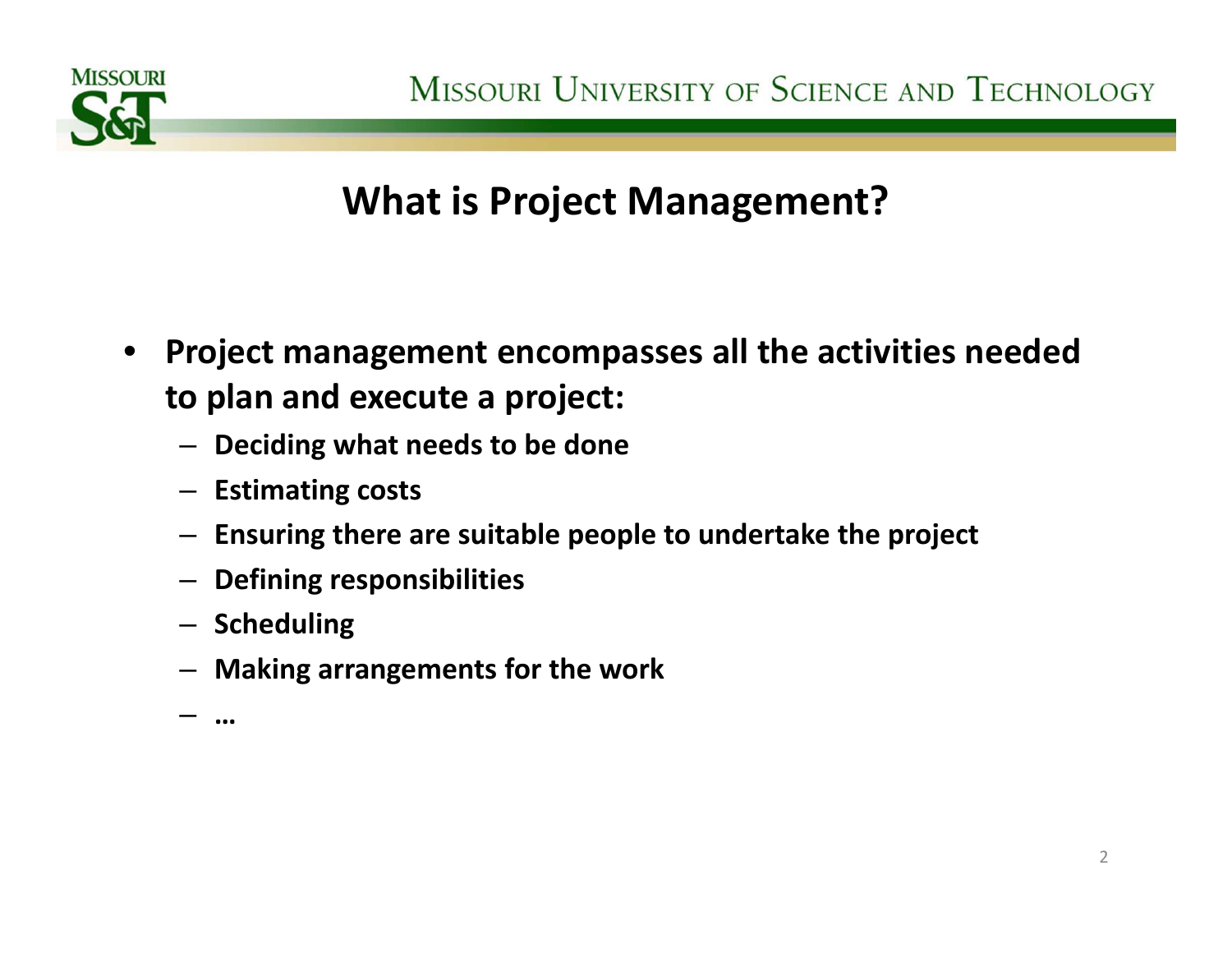

### **Goals of Software Project Management**

- **End results of the project satisfy the customer's needs**
- **All the desired and the needed product/project attributes (quality, security, productivity, cost, schedule, etc.) are met**
- **Team members are operating effectively and at <sup>a</sup> high level of morale**
- **Required tools and other resources are made available and are effectively utilized**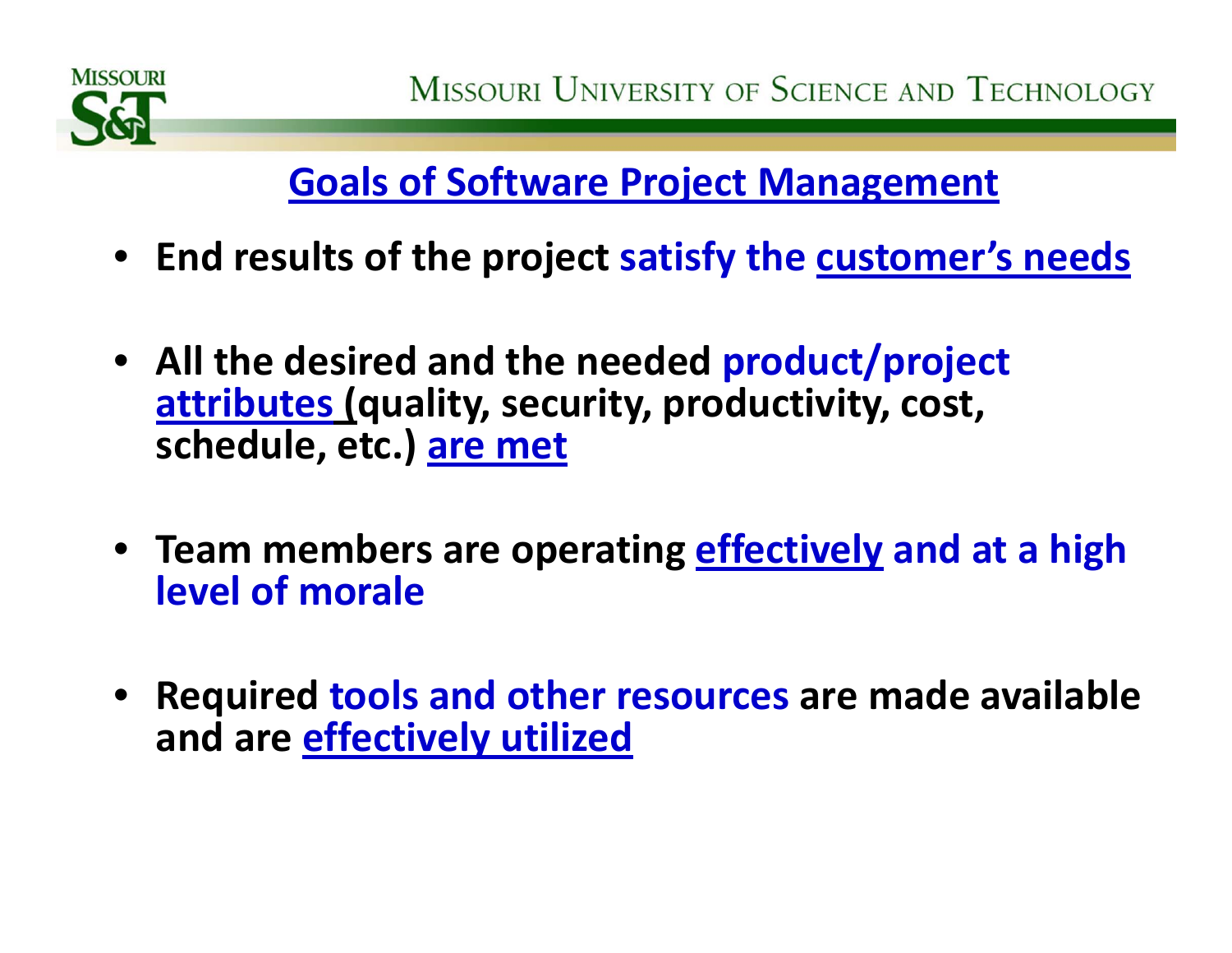

**Project Management "Process"**

- •**Why do we need project management?**
- **Why can't we just follow one of the software development process and be left alone?**

**All projects – small and large – need project management because all projects need some degree of** *POMA***:**

- **1. -** *P***lanning**
- **2. -** *O***rganizing**
- **3. -** *M***onitoring of status**
- **4. -** *A***djustment**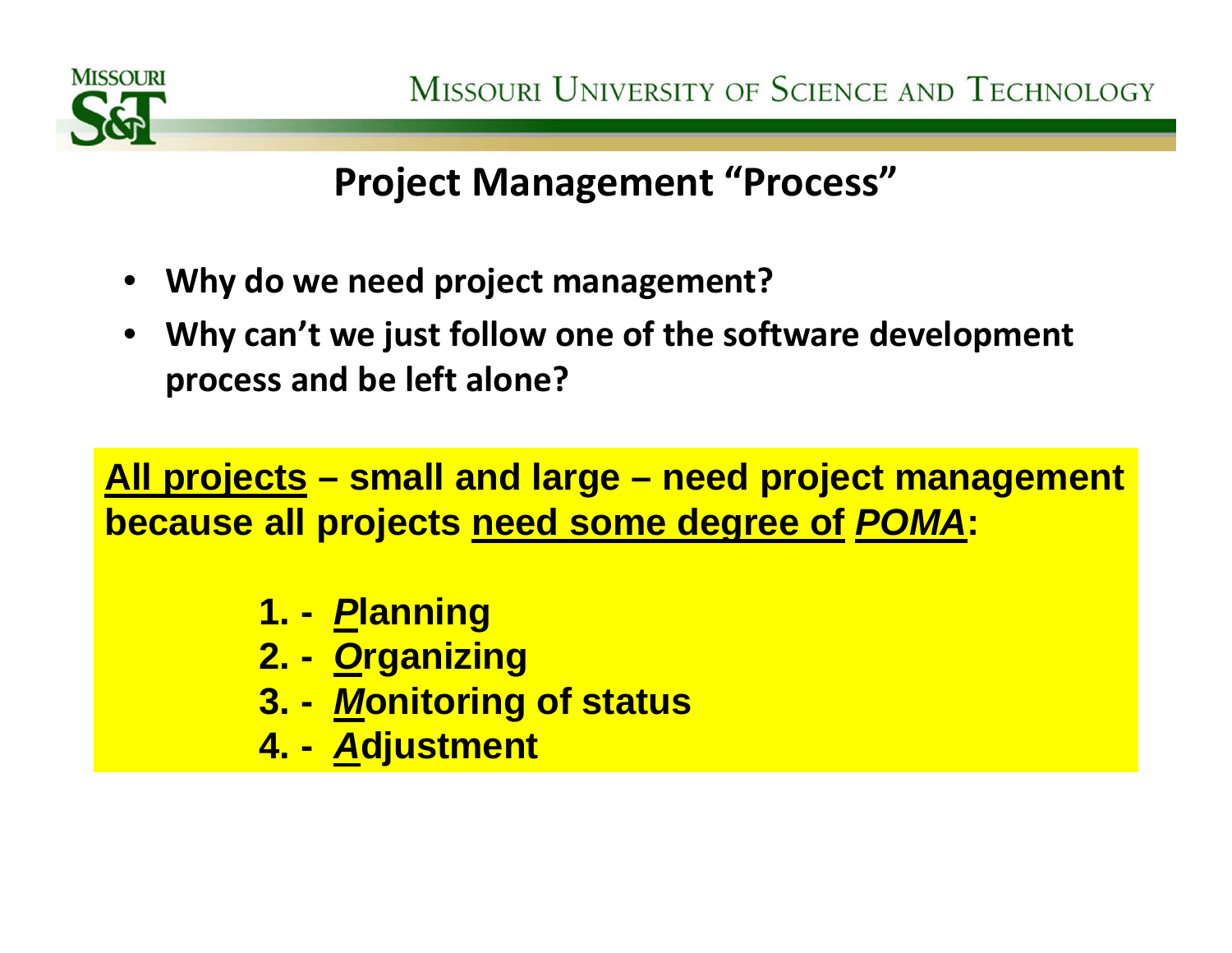

#### **Software Project Management (***POMA***) Process**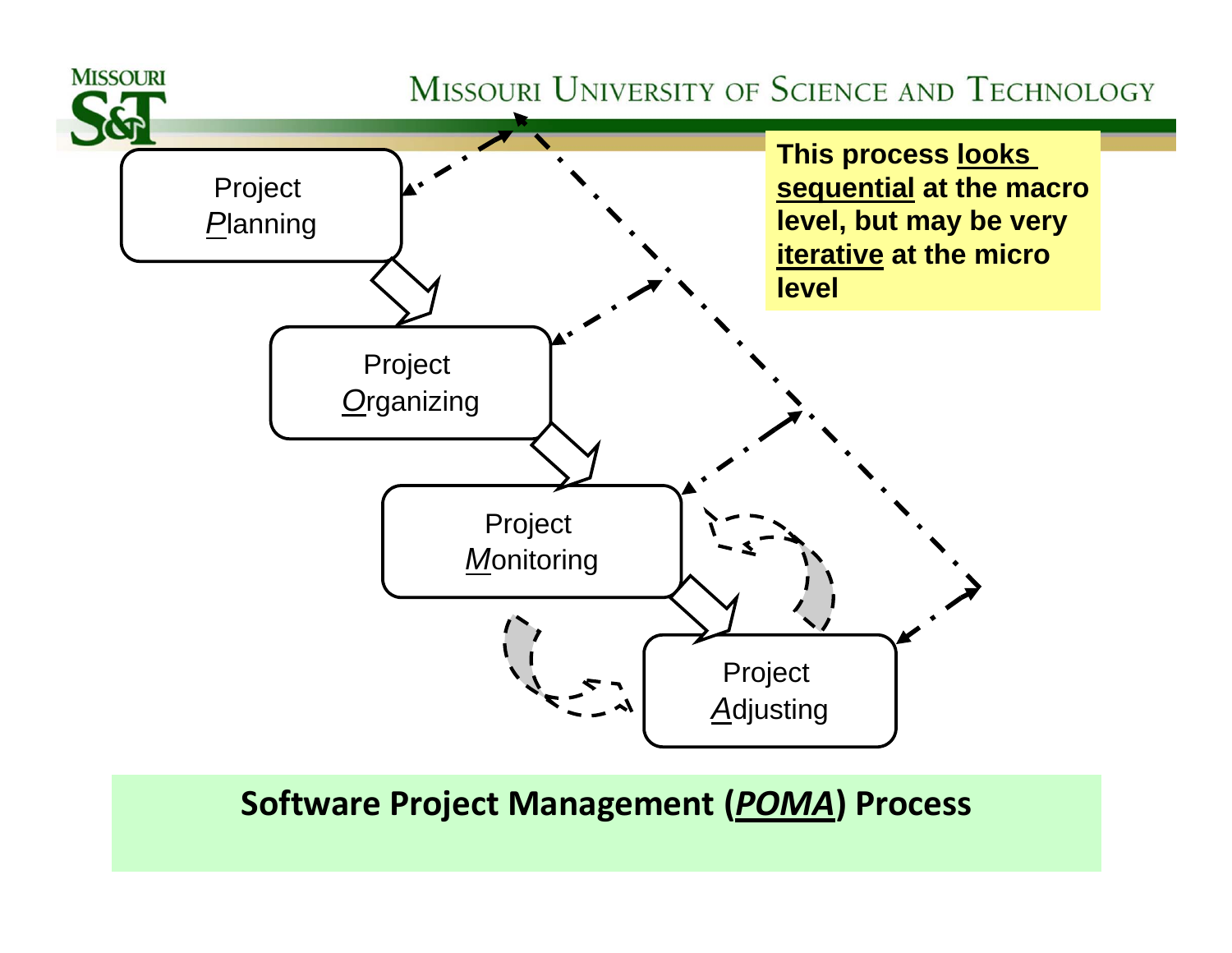

# **Planning (***P***OMA)**

- • **The 1st step of project planning is to** *understand the requirements of the project.*
	- **This step itself may be <sup>a</sup> mini‐project**
- • **Then the following 4 steps are included in the rest of project planning:**
	- *1. Perform Estimation of*
		- $\bullet$ *the work effort,*
		- •*the schedule, and*
		- •*the needed resources*
	- *2. Clearly define and establish measurable 'goals' for the project*
	- *3. Determine the project resource allocations of*
		- •*people,*
		- •*process,*
		- •*tools, and*
		- •*facilities*
	- *4. Identify and analyze the project risks*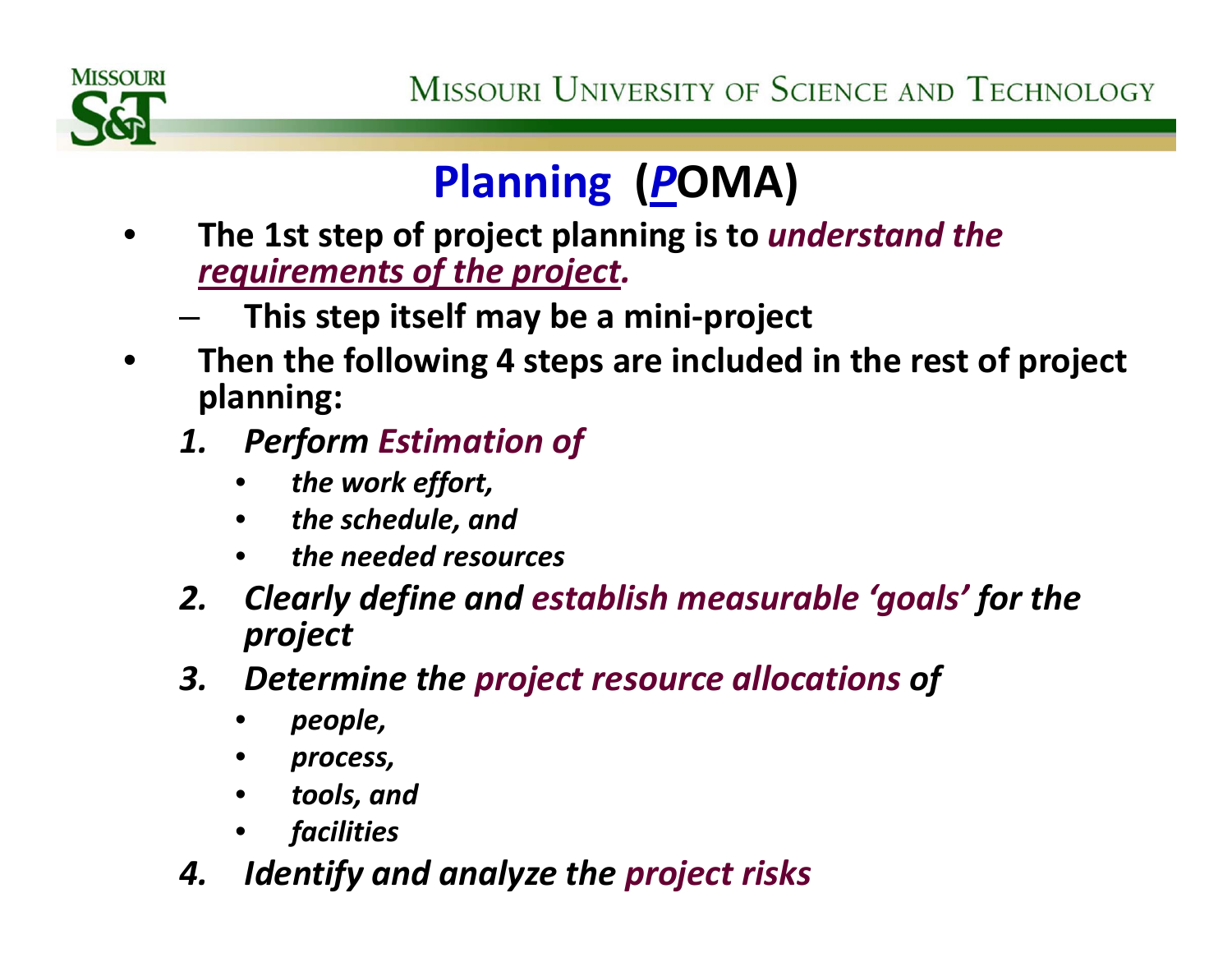

# **Organizing (P***O***MA)**

- **Once <sup>a</sup> project plan is formulated or partially formulated, organizing may start**
	- **Organization structure needs to be designed**
	- **Human resource hiring needs to start and be completed along with acquisition of other resources**
	- – **Any required education and training have to be completed**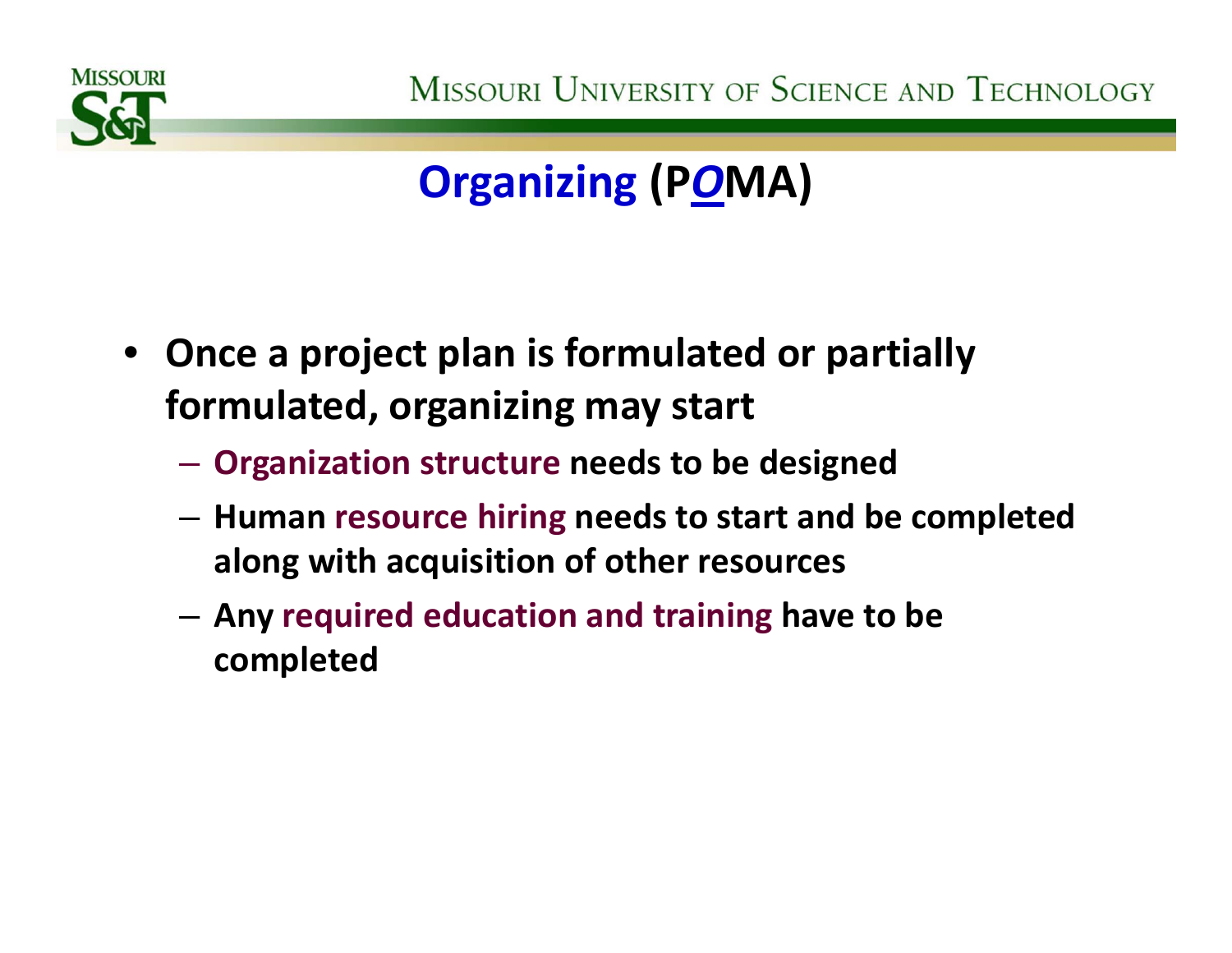

# **Monitoring (PO***M***A)**

- • **Once the project is organized and set into motion, there still needs to be regular tracking to ensure that it is headed in the right direction.** *(Projects can not be left to coast along by itself.***)**
- • **3 main components of project monitoring:**
	- **1. Project status information collection**
	- **2. Analysis and evaluation of collected information**
	- **3. Presentation and communication of the project status**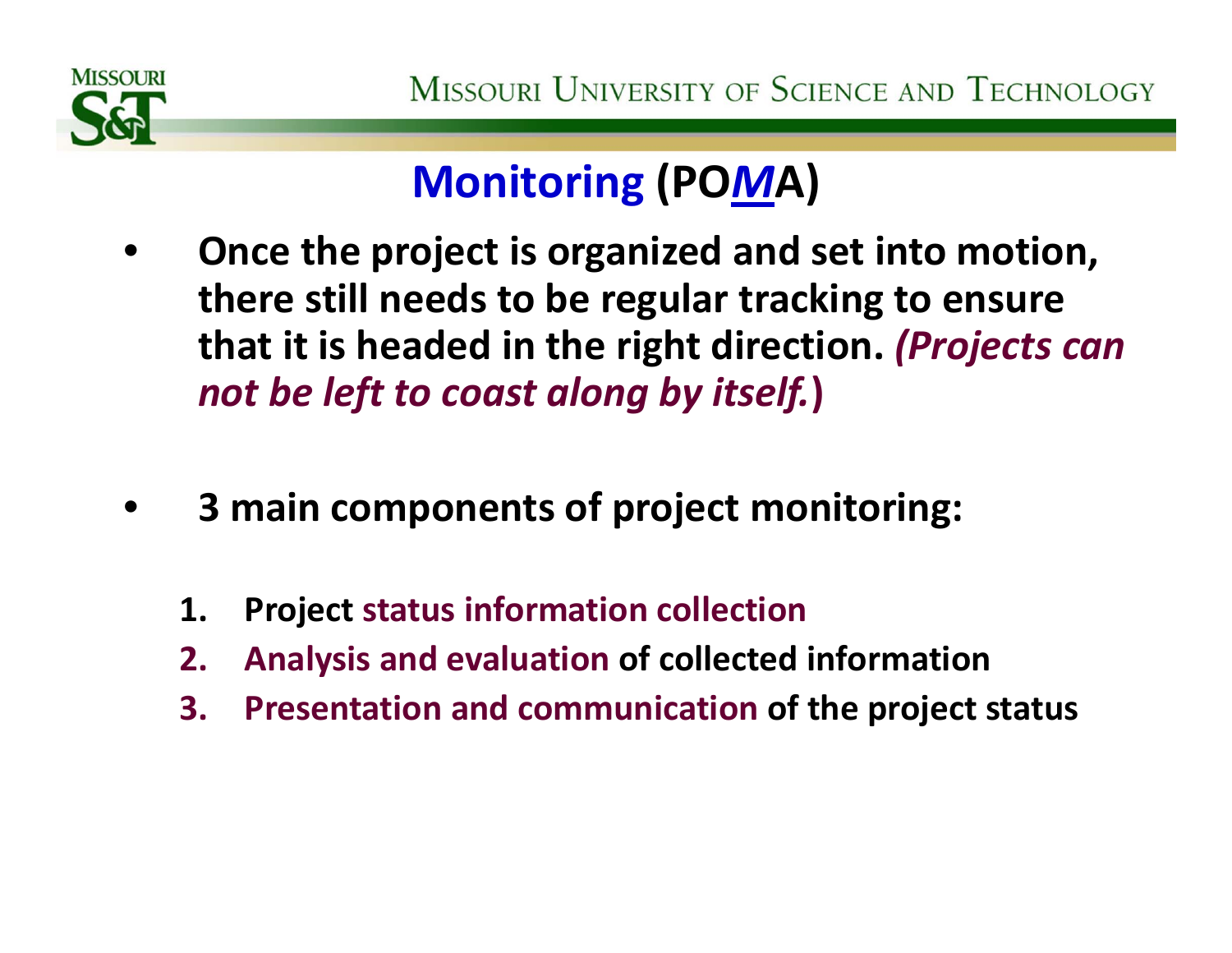

# **Adjusting (POM***A***)**

- **It is highly unlikely that <sup>a</sup> software project progresses with no problem. As soon as the project status suggests potential problem, we must not be afraid to make changes.**
- **3 main areas of adjustments are (or combinations of) :**
	- *Resources*
	- *Schedule*
	- *Project content*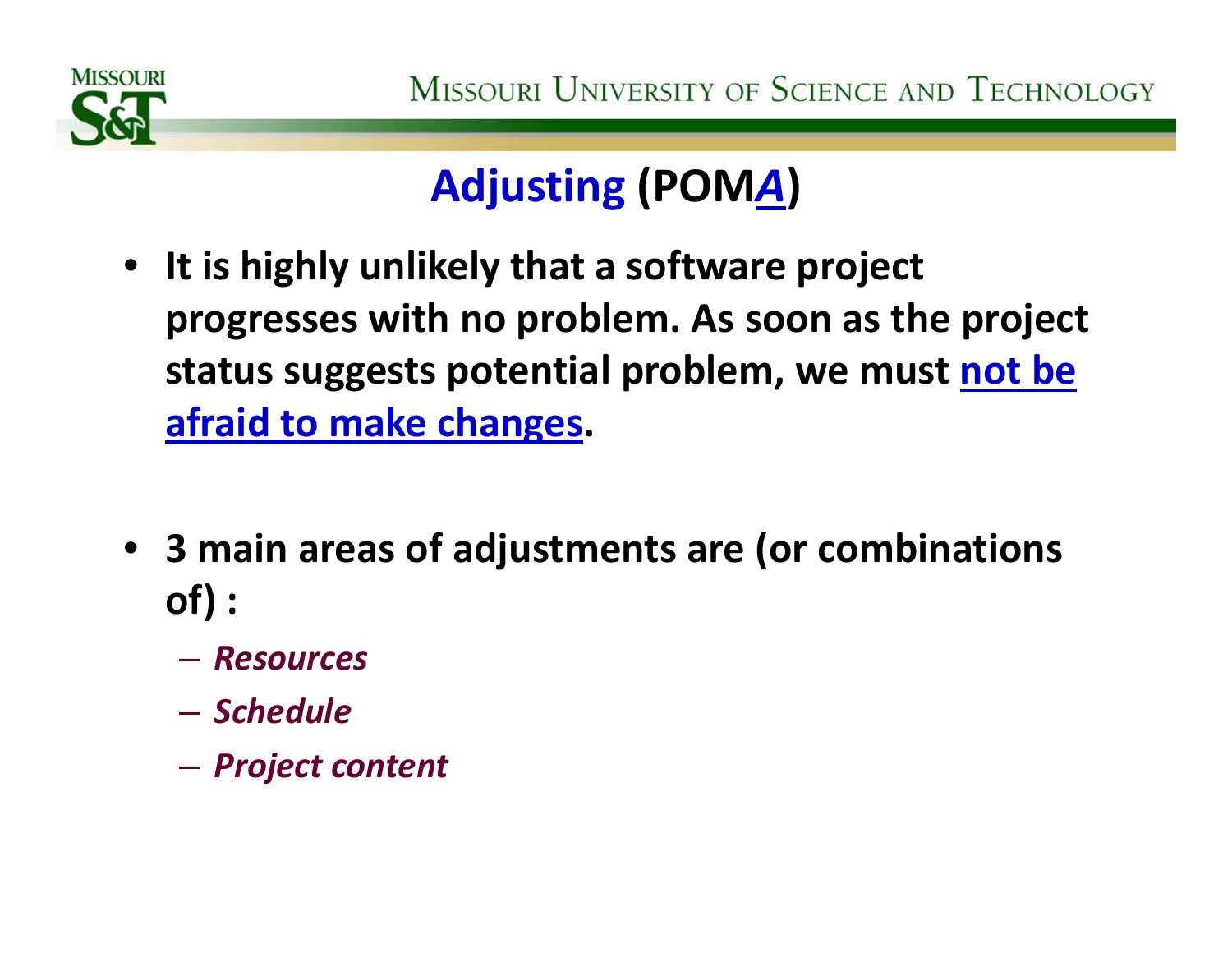

### **Software Project Management Process**

### **is not the same as**

- **Software Development Process or**
- **Software Life Cycle**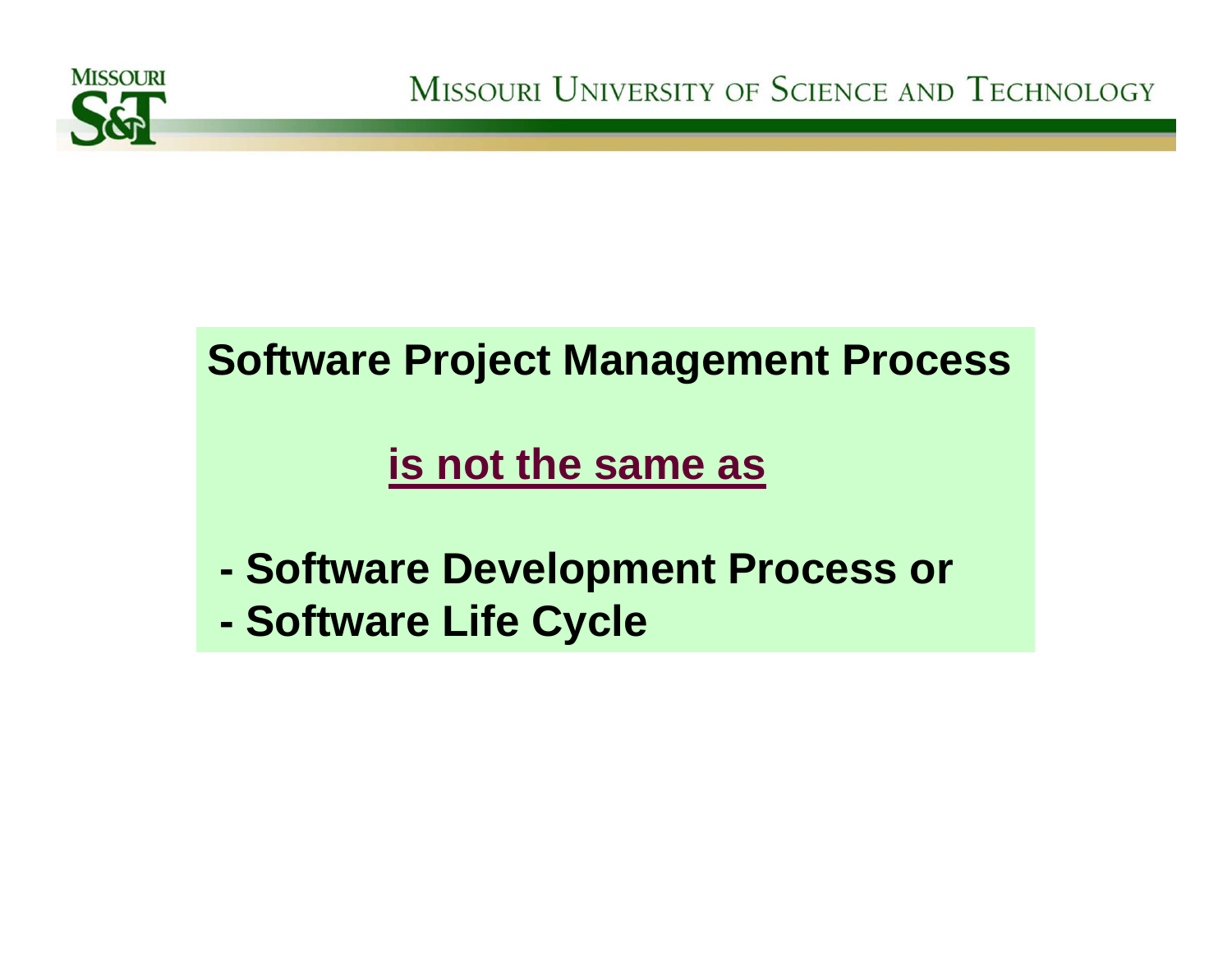

## **Cost estimation**

- **To estimate how much software‐engineering time will be required to do some work.**
	- **Elapsed time**
		- **The difference in time from the start date to the end date of a task or project.**
	- **Development effort**
		- **The amount of labour used in person‐months or person‐ days.**
		- **To convert an estimate of development effort to an amount of money:**

**You multiply it by the weighted average cost (burdened cost) of employing <sup>a</sup> software engineer for <sup>a</sup> month (or <sup>a</sup> day).**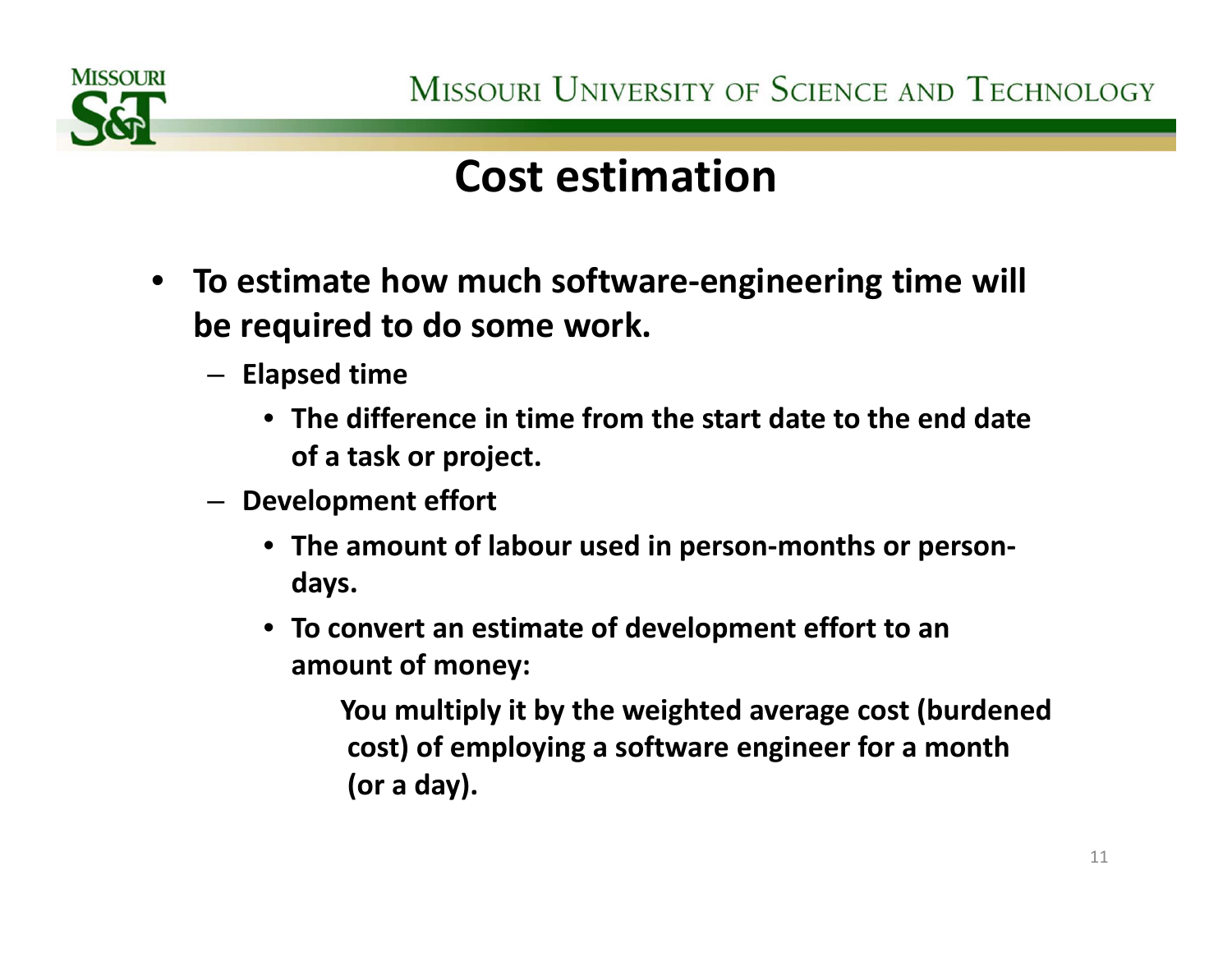

- $\bullet$  **Principle 1: Divide and conquer.**
	- – **To make <sup>a</sup> better estimate, you should divide the project up into individual subsystems.**
	- **Then divide each subsystem further into the activities that will be required to develop it.**
	- **Next, you make <sup>a</sup> series of detailed estimations for each individual activity.**
	- **And sum the results to calculate the total estimate for the project.**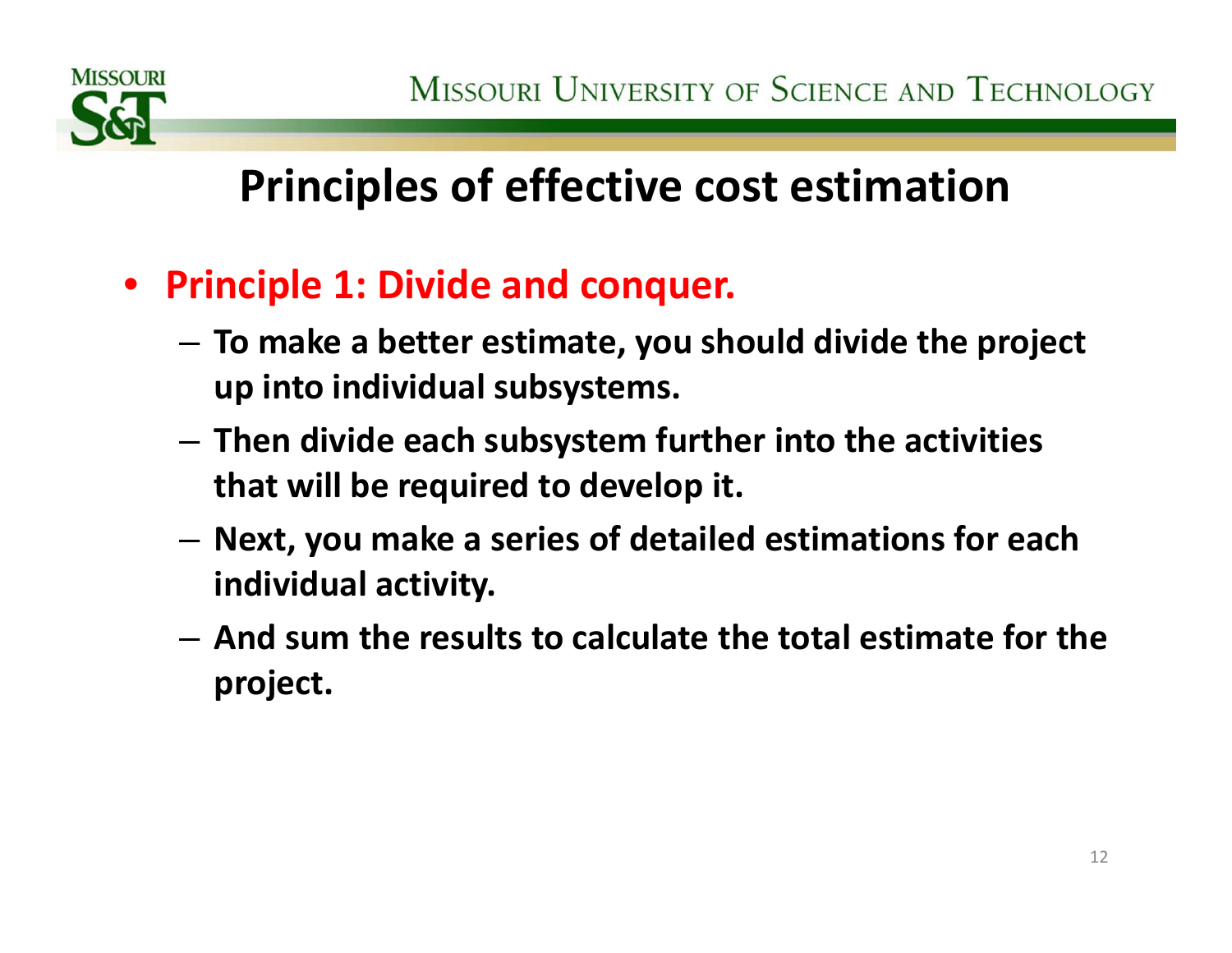

- $\bullet$  **Principle 2: Include all activities when making estimates.**
	- **The time required for all development activities must be taken into account.**
	- – **Including:**
		- –**Prototyping**
		- $-$  Design
		- **Inspecting**
		- **Testing**
		- **Debugging**
		- **Writing user documentation**
		- **Deployment.**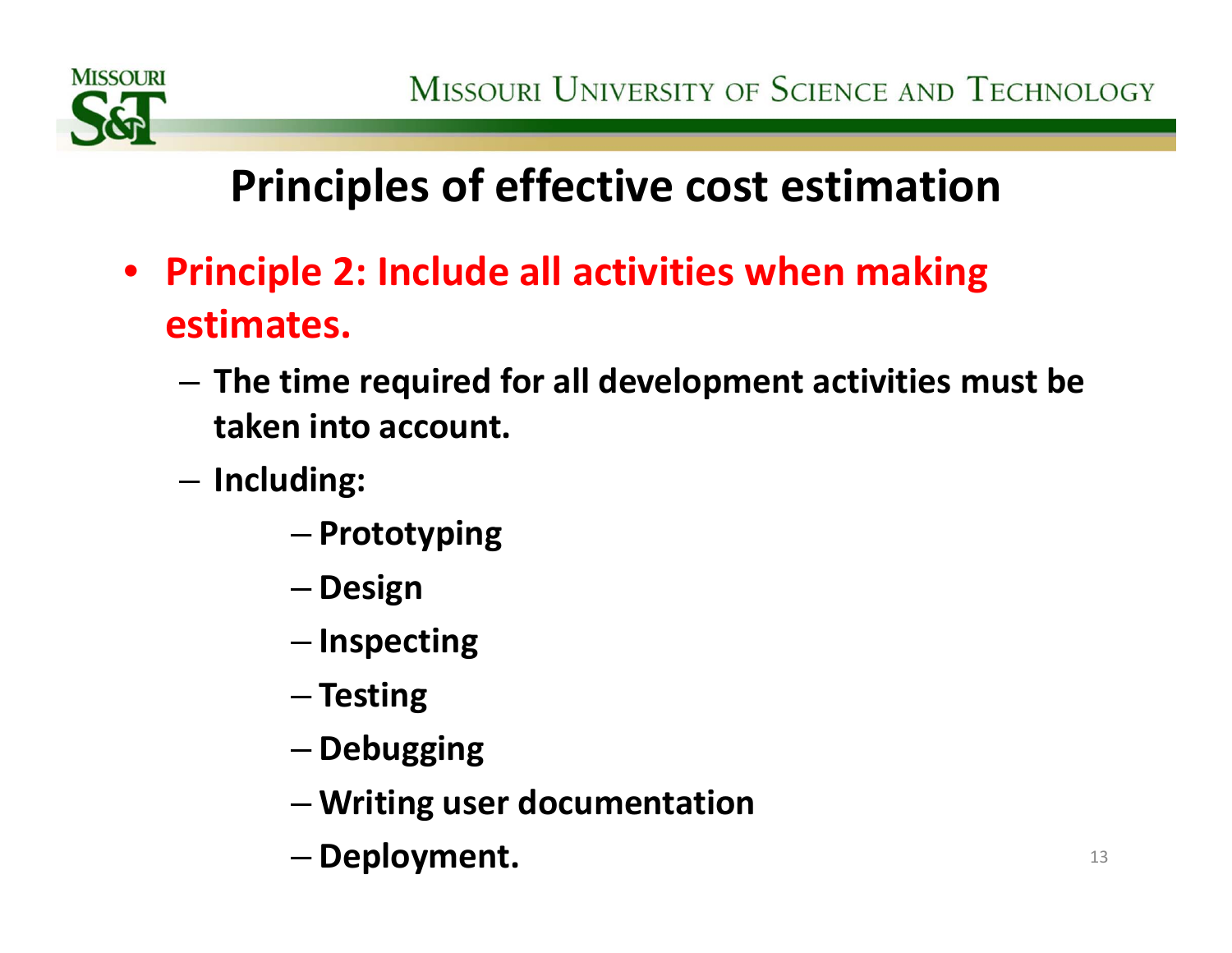

- $\bullet$  **Principle 3: Base your estimates on past experience combined with knowledge of the current project.**
	- **If you are developing <sup>a</sup> project that has many similarities with <sup>a</sup> past project:**
		- **You can expect it to take <sup>a</sup> similar amount of work.**
	- **Base your estimates on the personal judgement of your experts or**
	- **Use algorithmic models developed in the software industry as <sup>a</sup> whole by analyzing <sup>a</sup> wide range of projects.**
		- **They take into account various aspects of <sup>a</sup> project's size and complexity, and provide formulas to compute anticipated cost.**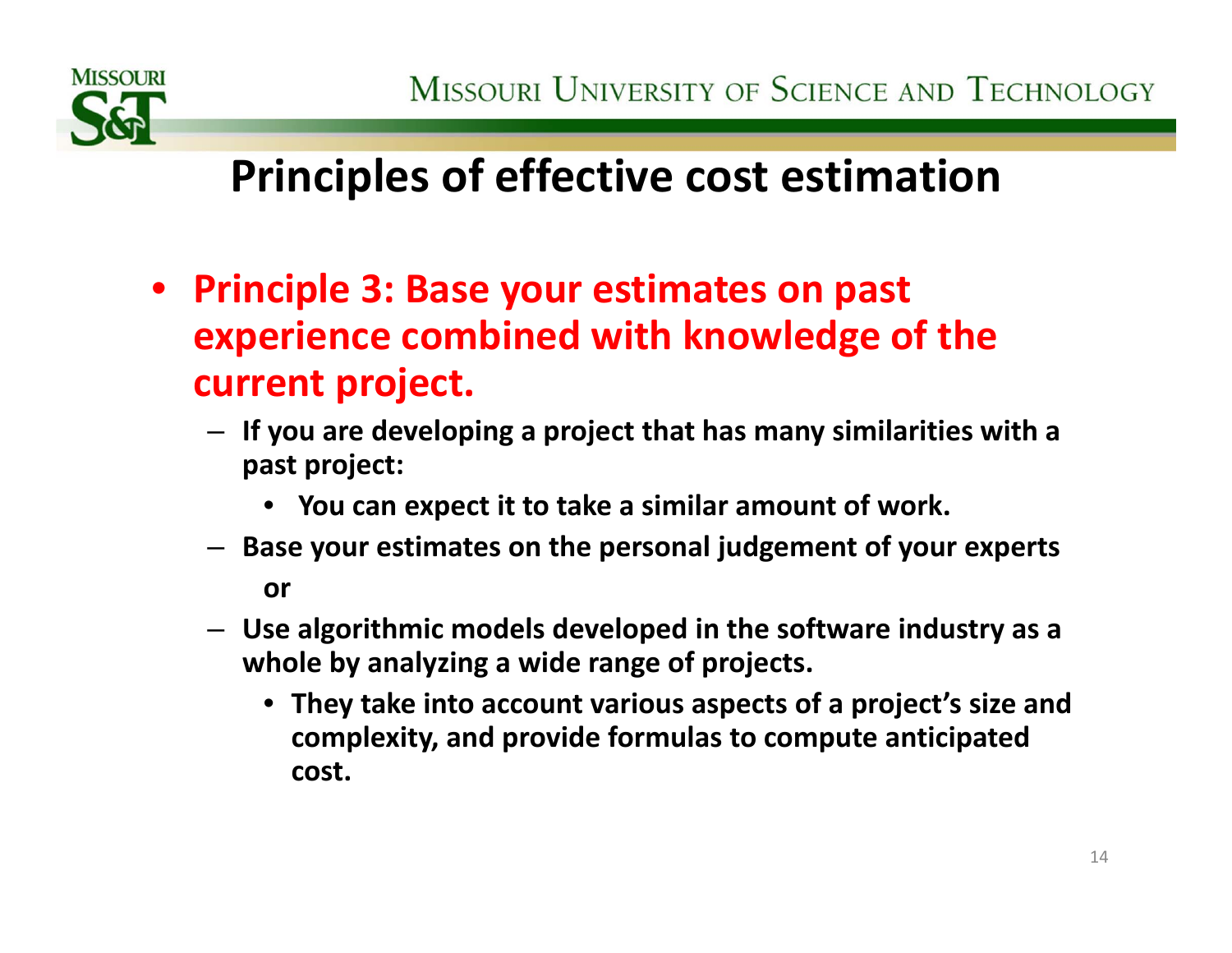

- $\bullet$  **Principle 4: Be sure to account for differences when extrapolating from other projects.**
	- **Different software developers**
	- **Different development processes and maturity levels**
	- **Different types of customers and users**
	- **Different schedule demands**
	- **Different technology**
	- **Different technical complexity of the requirements**
	- **Different domains**
	- **Different levels of requirement stability**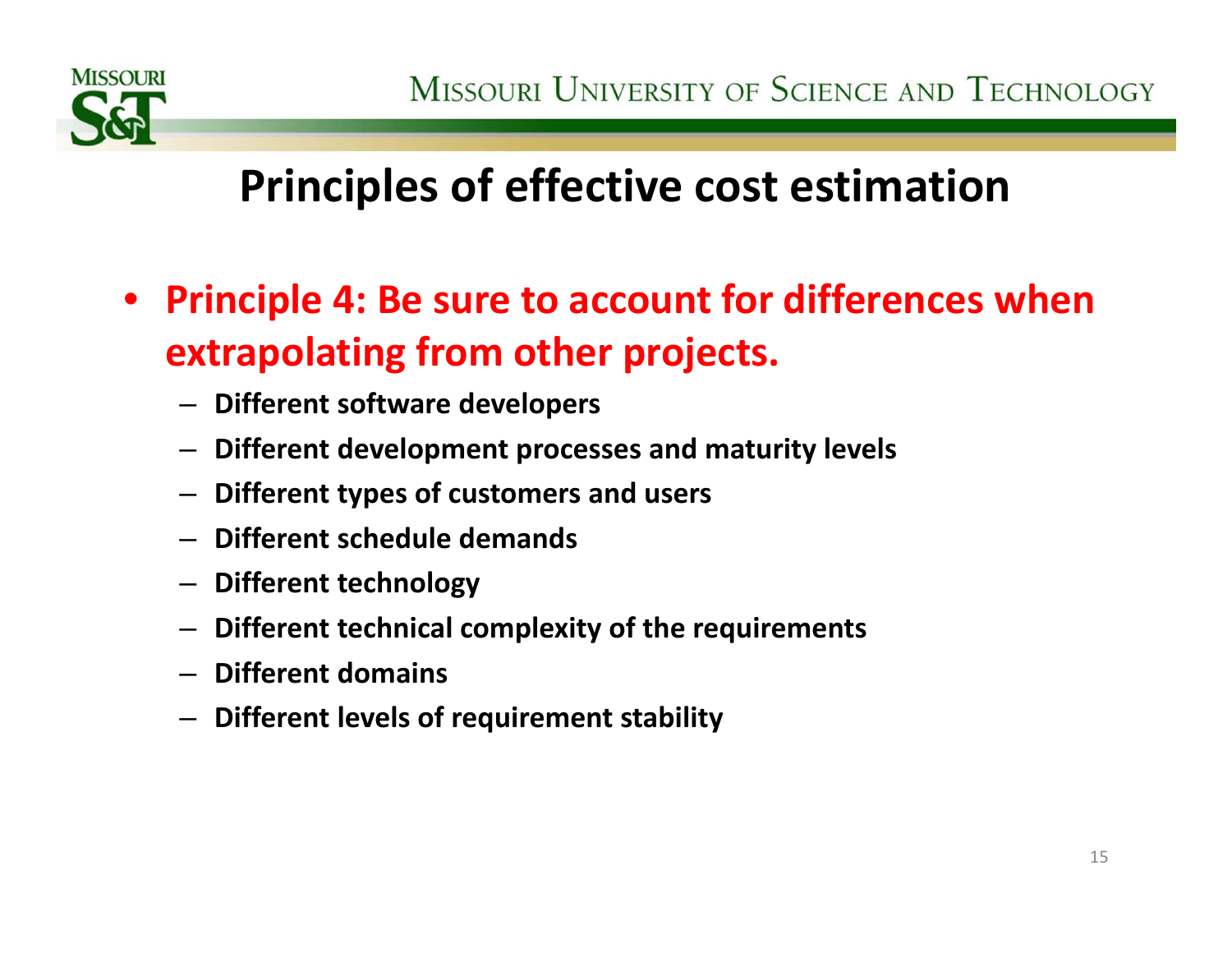

- $\bullet$  **Principle 5: Anticipate the worst case and plan for contingencies.**
	- **Develop the most critical use cases first**
		- **If the project runs into difficulty, then the critical features are more likely to have been completed**
	- **Make three estimates:**
		- **Optimistic (O)**
			- **Imagining <sup>a</sup> everything going perfectly**
		- **Likely (L)**
			- **Allowing for typical things going wrong**
		- **Pessimistic (P)**
			- **Accounting for everything that could go wring**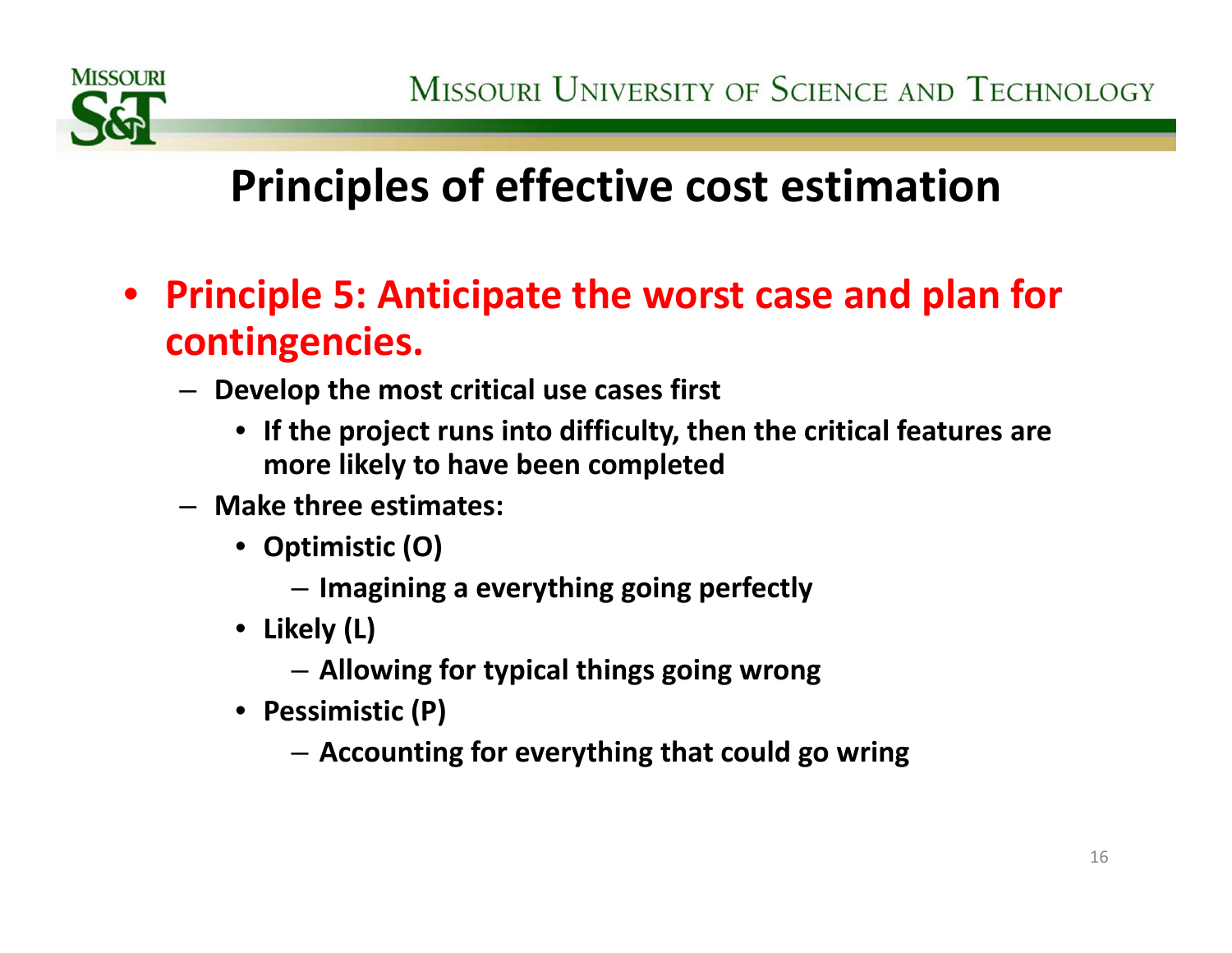

MISSOURI UNIVERSITY OF SCIENCE AND TECHNOLOGY

## **Some Cost Estimation Techniques**

- **Planning and Organizing: Work Breakdown Structure**
	- **Estimation of the complete project by**
		- $\bullet$ **Tasks required to develop the deliverables**
		- •**Resources required to perform the tasks**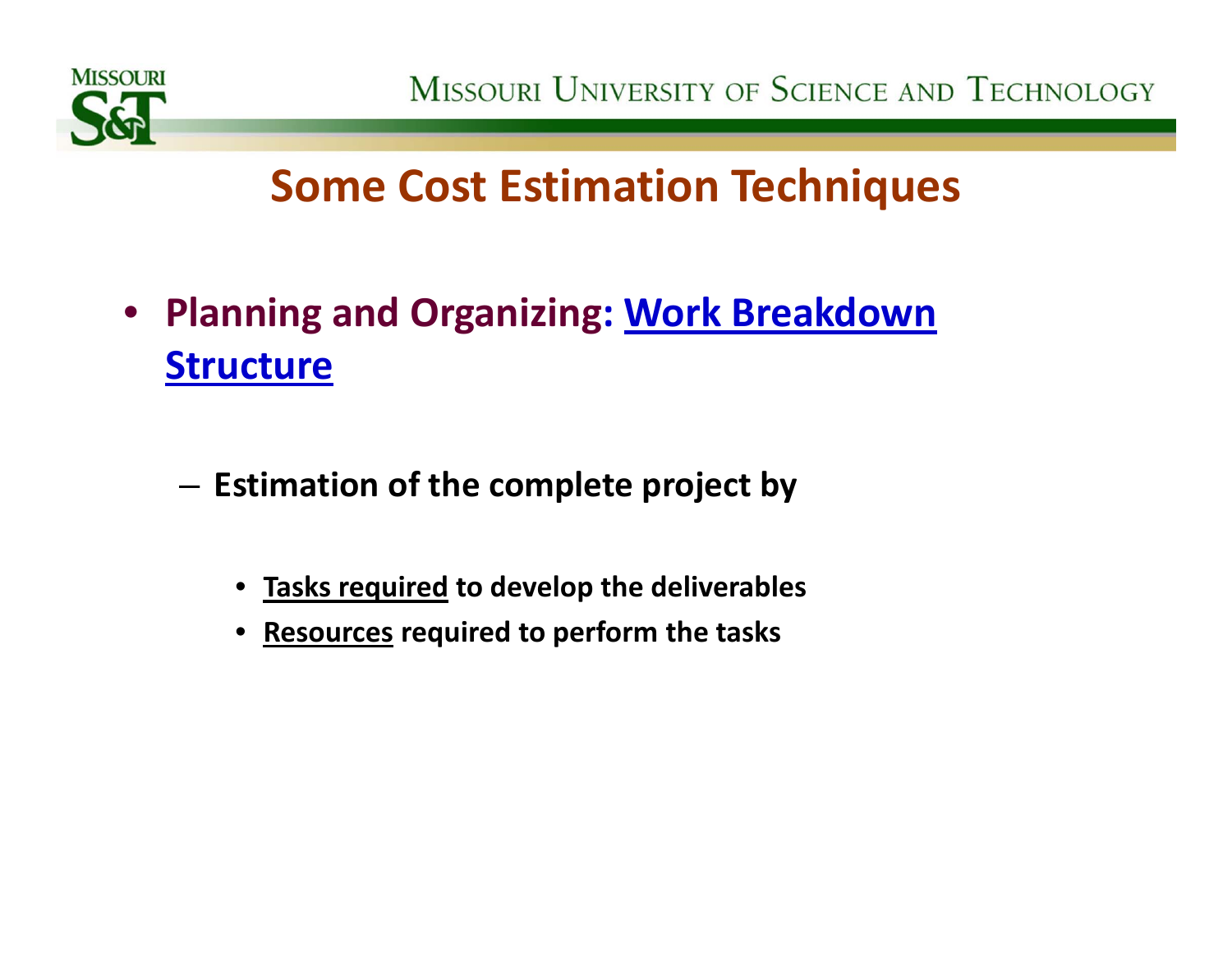

#### **Work Breakdown Structure (WBS) Steps**

- *1. Identify the steps and tasks* **required to produce each of the deliverables, including the tasks that are required to produce any intermediate internal deliverables**
- *2. Sequence the tasks***, showing any potential for parallelism**
- *3. Provide an estimate size* **of each of the** *tasks*
- **4. Provide an** *estimate of the productivity of the personnel* **that is most likely to be assigned to each of the tasks**
- *5. Calculate the time required* **to accomplish each task**
- **6. For each of the external deliverable,** *lay out the timeline* **of all the tasks needed to produce that deliverable and label the resources that will be assigned to the tasks.**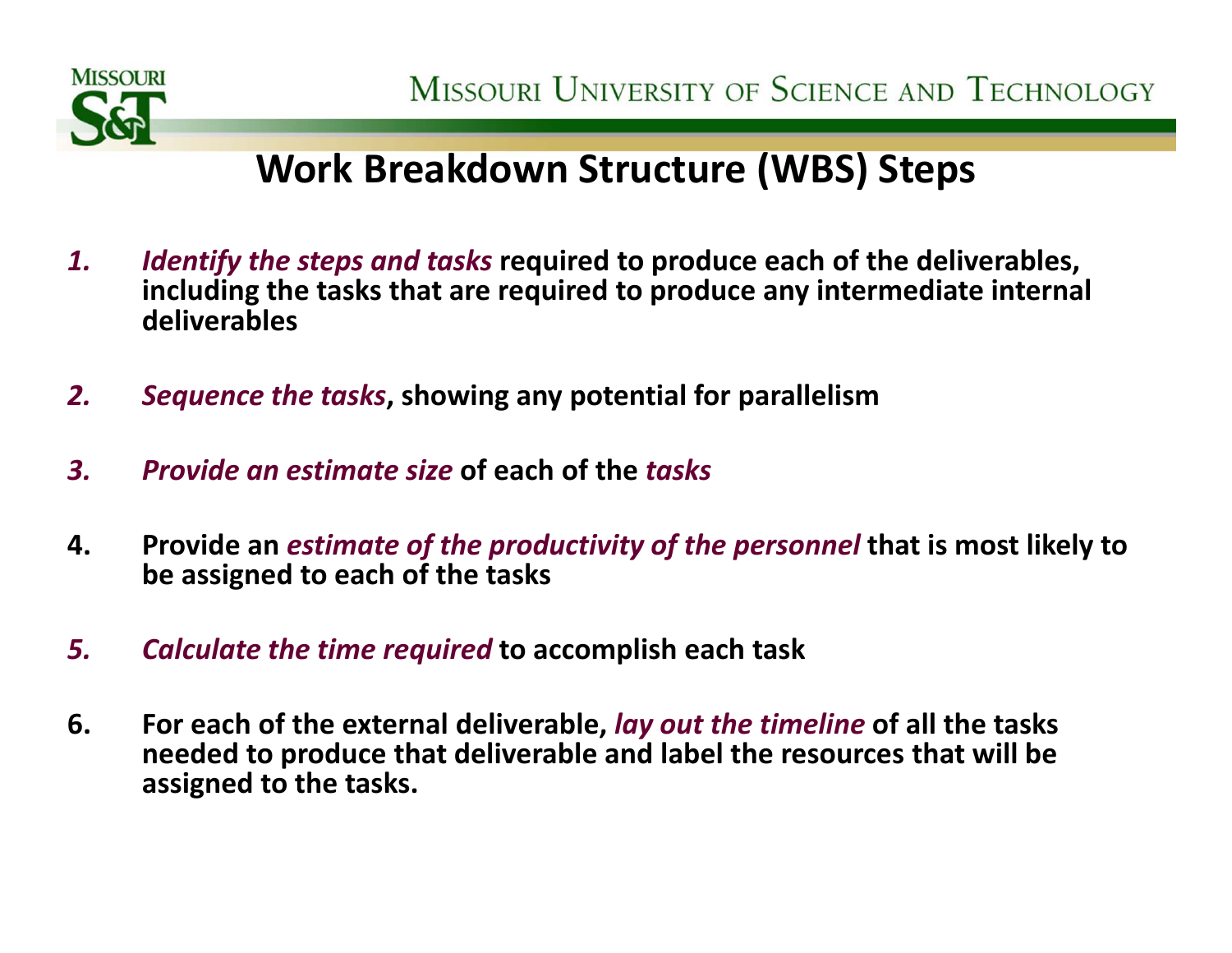#### MISSOURI UNIVERSITY OF SCIENCE AND TECHNOLOGY



**MISSOURI** 

**Example of: Task Network with Estimated Time Units**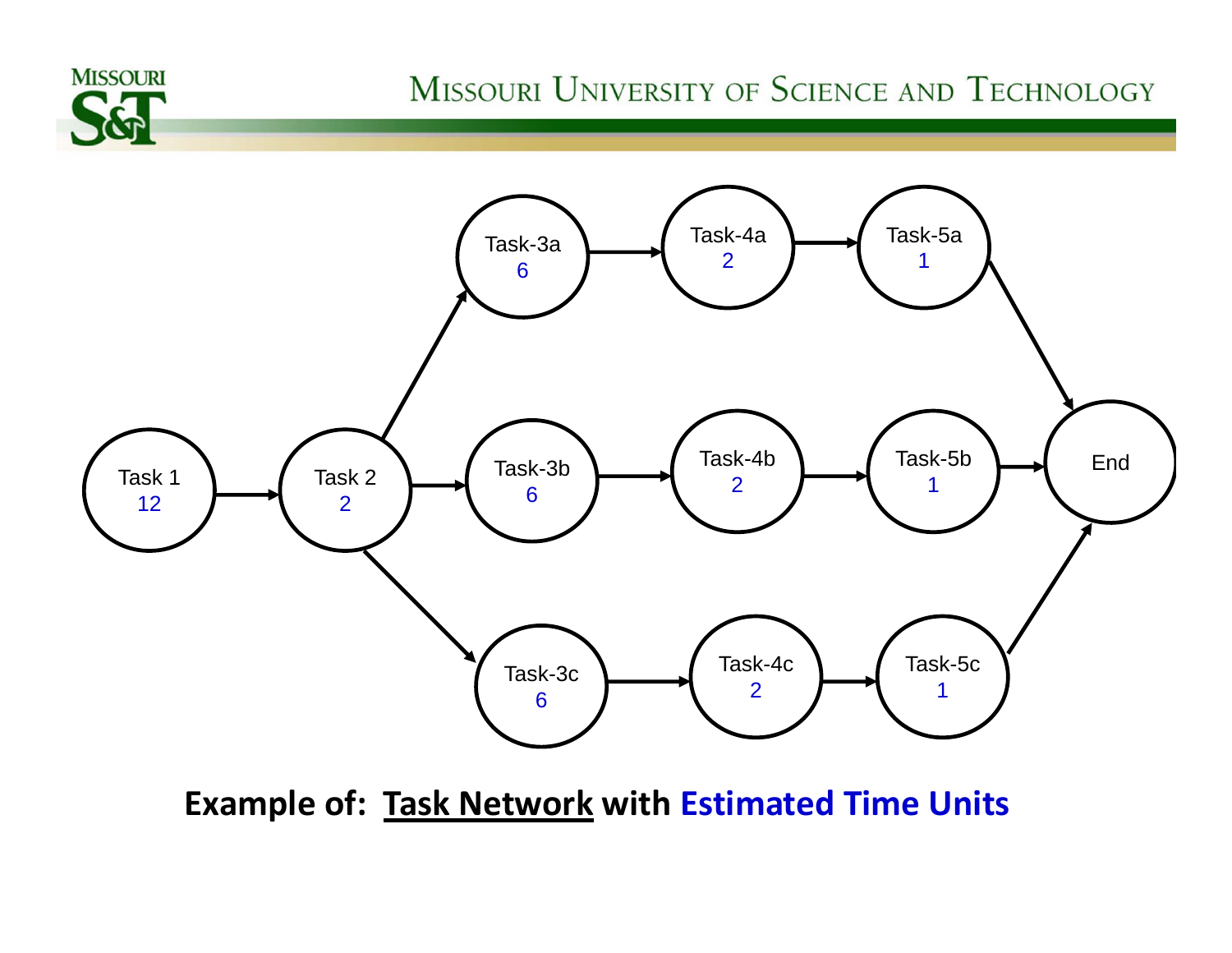

#### MISSOURI UNIVERSITY OF SCIENCE AND TECHNOLOGY



**End result of WBS <sup>=</sup> Initial Schedule Estimate**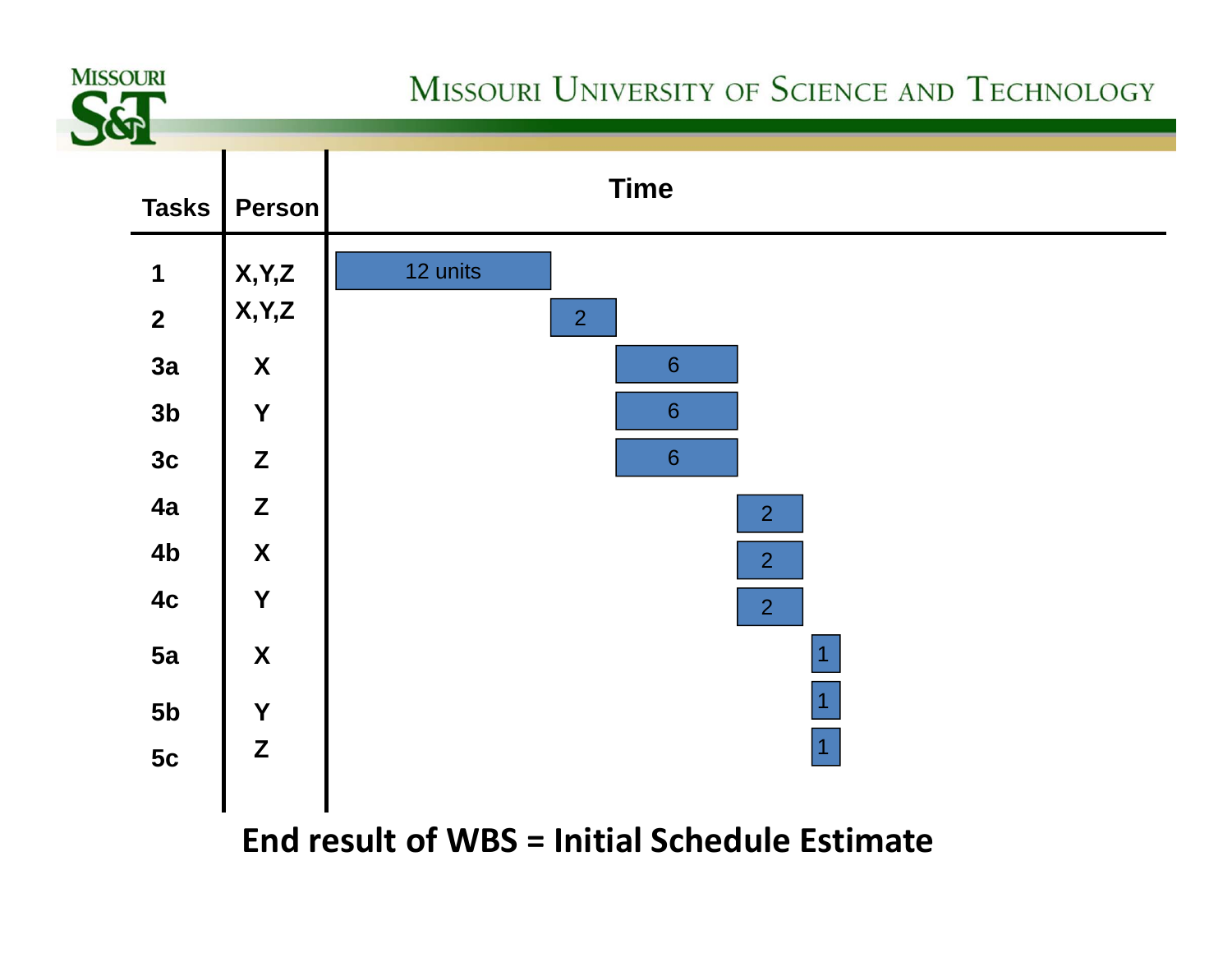

# **Gantt charts**

- **A Gantt chart is used to graphically present the start and end dates of each software engineering task**
	- **One axis shows time.**
	- **The other axis shows the activities that will be performed.**
	- – **Important deadline dates, at which specific events may occur**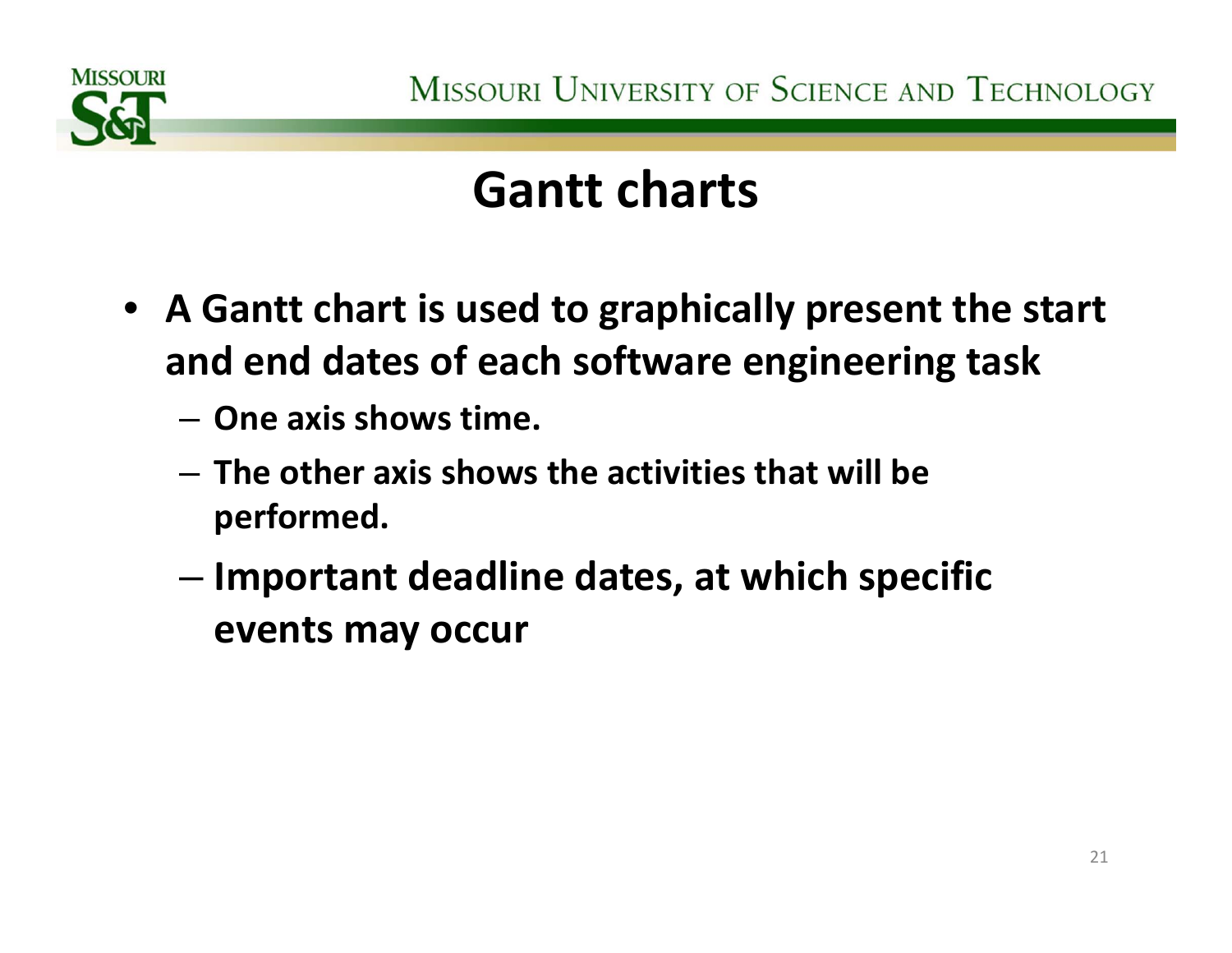

# **Example of a Gantt chart**

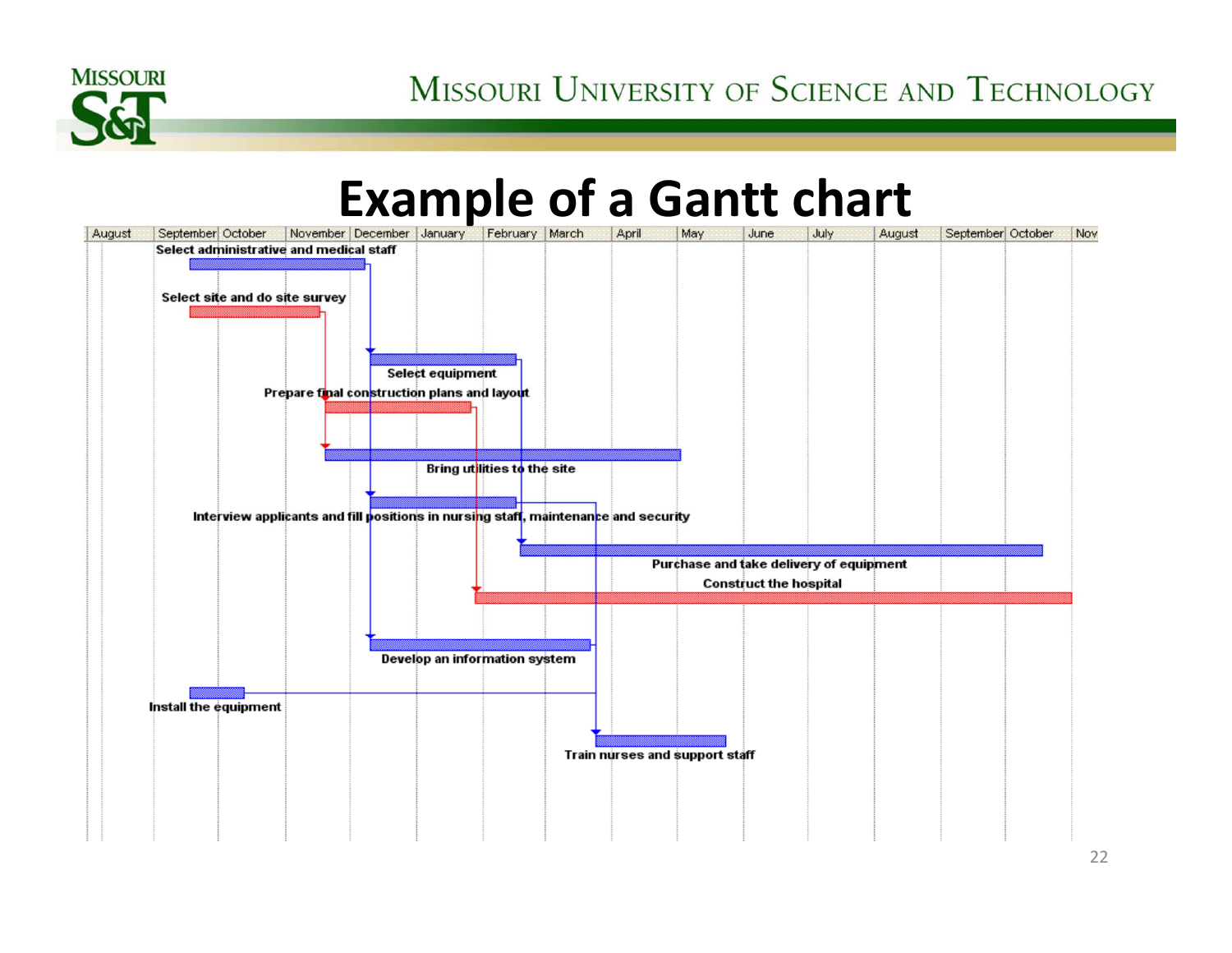# **Difficulties and Risks in Project Management**

- – **Accurately estimating costs is <sup>a</sup> constant challenge**
	- *Follow the cost estimation guidelines.*
- – **It is very difficult to measure progress and meet deadlines**
	- *Improve your cost estimation skills so as to account for the kinds of problems that may occur.*
	- *Develop <sup>a</sup> closer relationship with other members of the team.*
	- *Be realistic in initial requirements gathering, and follow an iterative approach.*
	- *Use earned value charts to monitor progress.*